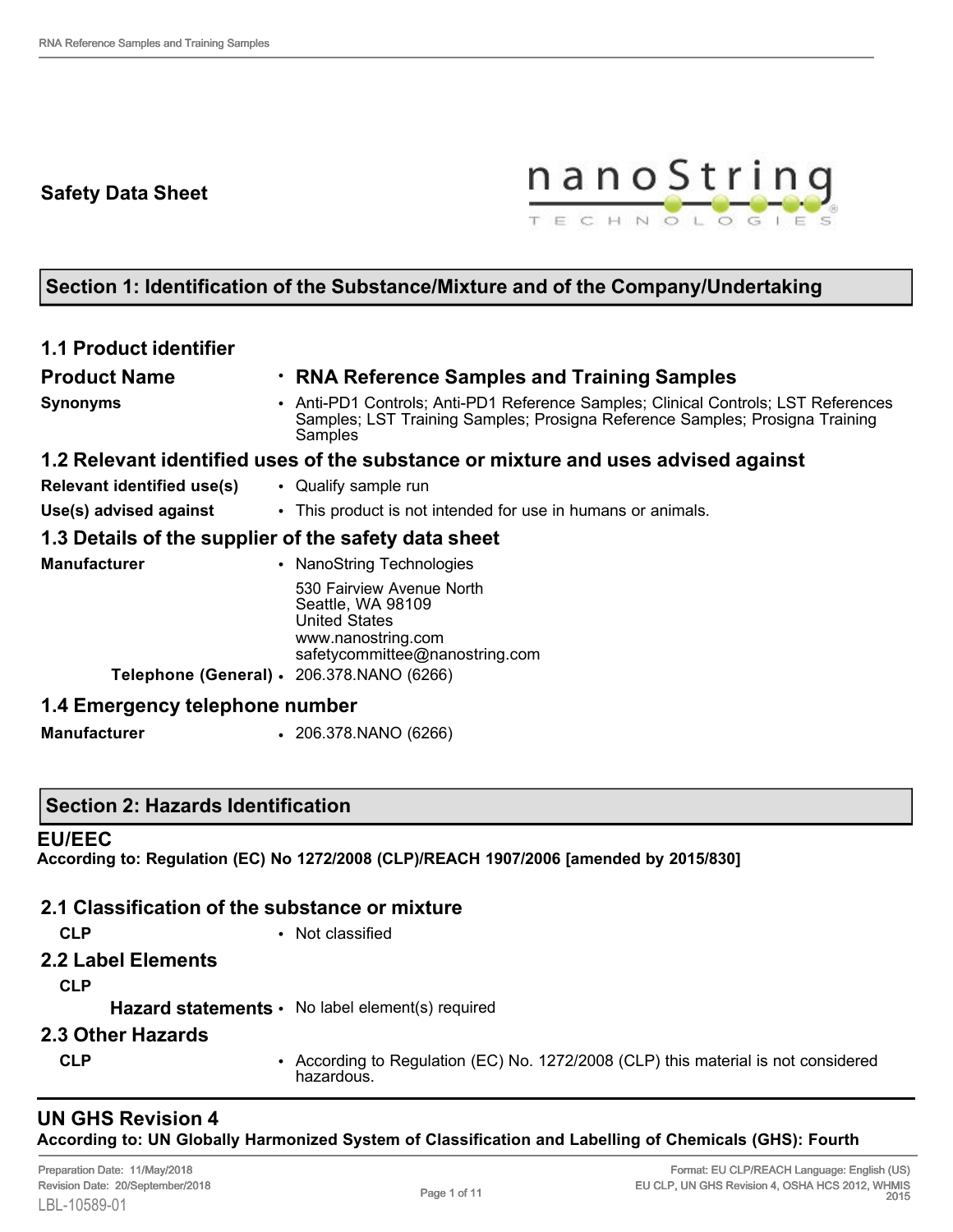#### **Revised Edition**

|                                                                      | 2.1 Classification of the substance or mixture                                                                                  |
|----------------------------------------------------------------------|---------------------------------------------------------------------------------------------------------------------------------|
| <b>UN GHS</b>                                                        | • Not classified                                                                                                                |
| 2.2 Label elements                                                   |                                                                                                                                 |
| <b>UN GHS</b>                                                        |                                                                                                                                 |
|                                                                      | Hazard statements · No label element(s) required                                                                                |
| <b>Precautionary statements</b>                                      |                                                                                                                                 |
| 2.3 Other hazards                                                    |                                                                                                                                 |
| <b>UN GHS</b>                                                        | • According to the Globally Harmonized System for Classification and Labeling (GHS)<br>this product is not considered hazardous |
| <b>United States (US)</b><br>According to: OSHA 29 CFR 1910.1200 HCS |                                                                                                                                 |
|                                                                      | 2.1 Classification of the substance or mixture                                                                                  |
| <b>OSHA HCS 2012</b>                                                 | • Not classified                                                                                                                |
| 2.2 Label elements                                                   |                                                                                                                                 |
| <b>OSHA HCS 2012</b>                                                 |                                                                                                                                 |
|                                                                      | <b>Hazard statements •</b> No label element(s) required                                                                         |
| 2.3 Other hazards                                                    |                                                                                                                                 |
| <b>OSHA HCS 2012</b>                                                 | • This product is not considered hazardous under the U.S. OSHA 29 CFR 1910.1200<br>Hazard Communication Standard.               |
| Canada<br><b>According to: WHMIS 2015</b>                            |                                                                                                                                 |
|                                                                      | 2.1 Classification of the substance or mixture                                                                                  |
| <b>WHMIS 2015</b>                                                    | • Not classified                                                                                                                |

**2.2 Label elements**

**WHMIS 2015**

**Hazard statements** • No label element(s) required

#### **Precautionary statements**

**2.3 Other hazards**

**WHMIS 2015** • In Canada, the product mentioned above is not considered hazardous under the Workplace Hazardous Materials Information System (WHMIS).

### **Section 3 - Composition/Information on Ingredients**

### **3.1 Substances**

• Material does not meet the criteria of a substance.

## **3.2 Mixtures**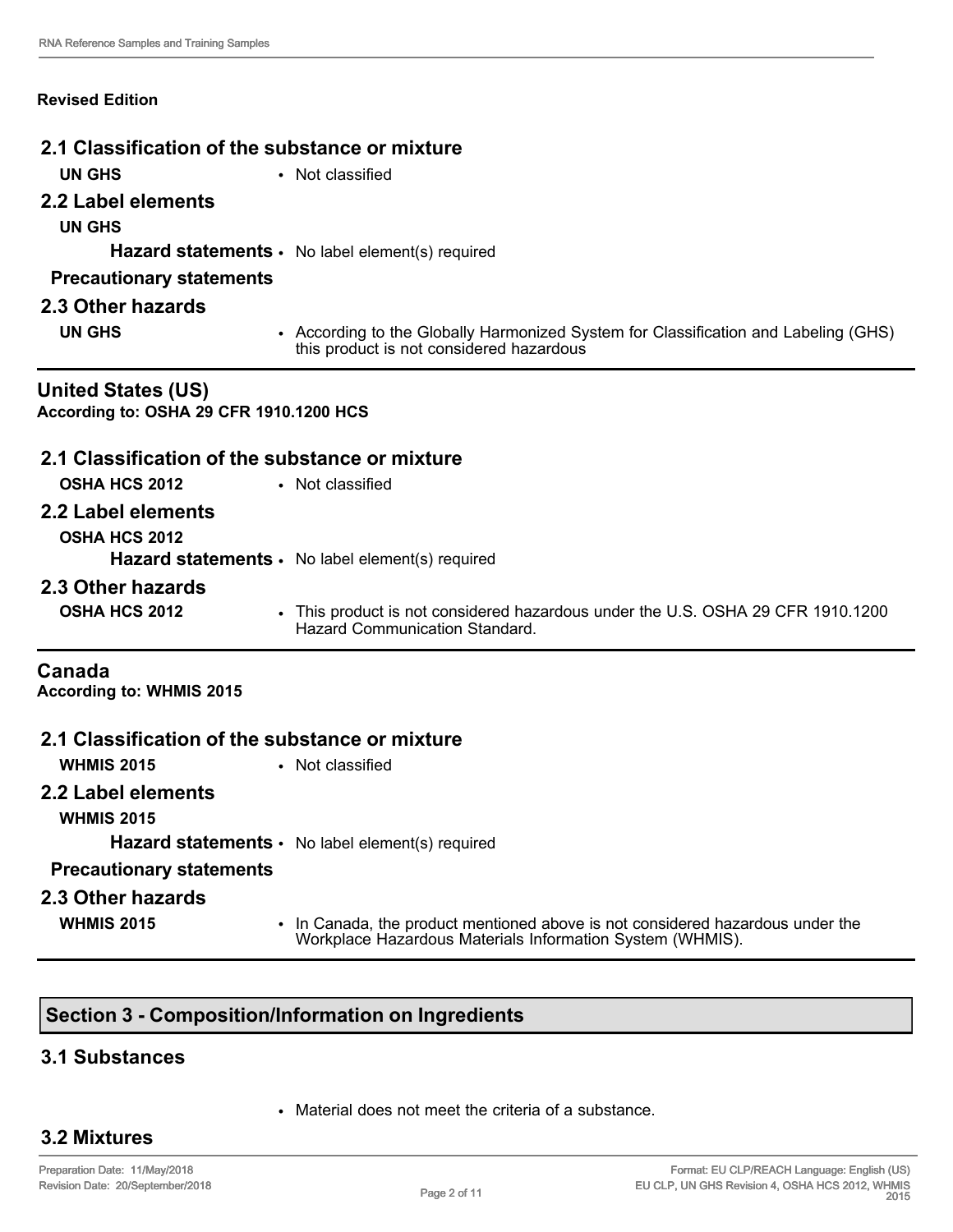| <b>Composition</b>      |                                                                                       |                 |                                          |                                                                                                                                                                                    |                 |
|-------------------------|---------------------------------------------------------------------------------------|-----------------|------------------------------------------|------------------------------------------------------------------------------------------------------------------------------------------------------------------------------------|-----------------|
| Chemical<br><b>Name</b> | <b>Identifiers</b>                                                                    | $\frac{0}{0}$   | <b>LD50/LC50</b>                         | <b>Classifications According to</b><br><b>Requlation/Directive</b>                                                                                                                 | <b>Comments</b> |
| Component C             | CAS: 77-86-1<br>EC Number: 201-<br>064-4                                              | $\,<\,$<br>0.2% | Ingestion/Oral-Rat LD50 .<br>>3000 mg/kg | <b>EU CLP:</b> Skin Irrit. 2, H315<br><b>UN GHS Revision 4: Skin Irrit. 2</b><br><b>OSHA HCS 2012: Skin Irrit. 2</b><br>WHMIS 2015: Skin Irrit. 2                                  | <b>NDA</b>      |
| Component B             | <b>CAS:60-00-4</b><br><b>EU Index:607-429-</b><br>$00 - 8$<br><b>EINECS:200-449-4</b> | $\,<\,$<br>0.2% | <b>NDA</b>                               | EU CLP: Annex VI, Table 3.1: Eye Irrit. 2,<br>H319<br><b>UN GHS Revision 4: Eye Irrit. 2; Aquatic</b><br>Acute 3<br><b>OSHA HCS 2012: Eye Irrit. 2</b><br>WHMIS 2015: Eye Irrit. 2 | <b>NDA</b>      |
| Component A             | CAS: 9005-64-5<br>EC Number:500-<br>$018-3$                                           | $\,<\,$<br>0.2% | Ingestion/Oral-Rat LD50 .<br>36700 µL/kg | <b>EU CLP: Not Classified</b><br><b>UN GHS Revision 4: Skin Irrit. 3</b><br><b>OSHA HCS 2012: Not Classified</b><br><b>WHMIS 2015: Not Classified</b>                              | <b>NDA</b>      |
| Nucleic acids           | <b>NDA</b>                                                                            | $\,<\,$<br>0.1% | <b>NDA</b>                               | <b>EU CLP: Not Classified</b><br><b>UN GHS Revision 4: Not Classified</b><br><b>OSHA HCS 2012: Not Classified</b><br><b>WHMIS 2015: Not Classified</b>                             | <b>NDA</b>      |

*See Section 16 for full text of H-statements.* 

#### **Section 4 - First Aid Measures**

### **4.1 Description of first aid measures**

| Inhalation                | • Move victim to fresh air. Administer oxygen if breathing is difficult. Give artificial<br>respiration if victim is not breathing.                                                                                          |
|---------------------------|------------------------------------------------------------------------------------------------------------------------------------------------------------------------------------------------------------------------------|
| <b>Skin</b>               | • In case of contact with substance, immediately flush skin with running water for at<br>least 20 minutes.                                                                                                                   |
| Eye                       | • In case of contact with substance, immediately flush eyes with running water for at<br>least 20 minutes.                                                                                                                   |
| Ingestion                 | • If swallowed, rinse mouth with water (only if the person is conscious) If large quantities<br>are swallowed, call a physician immediately.                                                                                 |
|                           | 4.2 Most important symptoms and effects, both acute and delayed                                                                                                                                                              |
|                           | • Refer to Section 11 - Toxicological Information.                                                                                                                                                                           |
|                           | 4.3 Indication of any immediate medical attention and special treatment needed                                                                                                                                               |
| <b>Notes to Physician</b> | • All treatments should be based on observed signs and symptoms of distress in the<br>patient. Consideration should be given to the possibility that overexposure to materials<br>other than this product may have occurred. |

# **Section 5 - Firefighting Measures**

### **5.1 Extinguishing media**

|                                   | Suitable Extinguishing Media • LARGE FIRE: Water spray, fog or regular foam. |
|-----------------------------------|------------------------------------------------------------------------------|
|                                   | SMALL FIRES: Dry chemical, CO2, water spray or regular foam.                 |
| Unsuitable Extinguishing<br>Media | • No data available.                                                         |
|                                   | 5.2 Special hazards arising from the substance or mixture                    |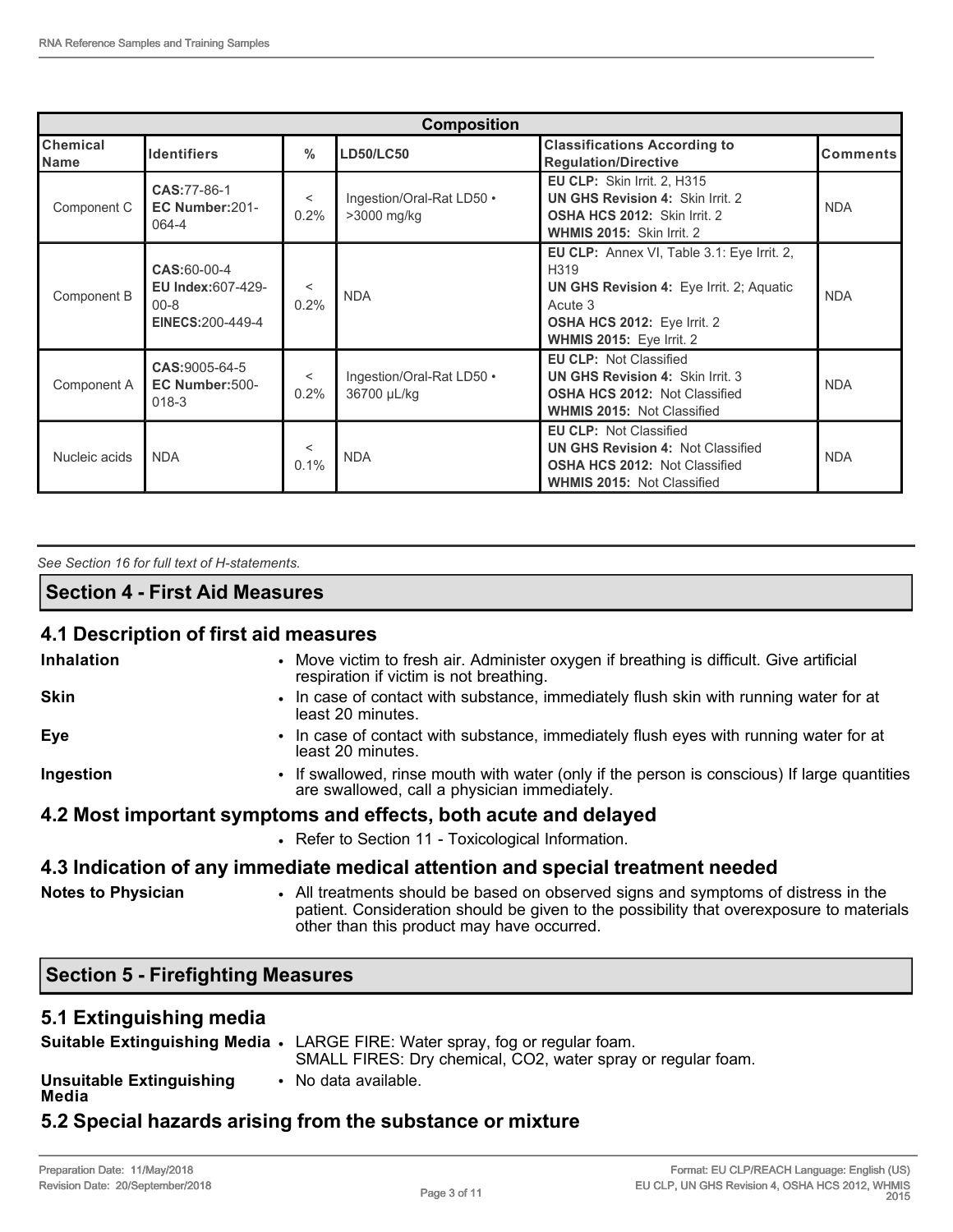| <b>Unusual Fire and Explosion</b><br>Hazards | • Some may burn but none ignite readily.                                                                                                                                                                                                                                                                                                                                                                                  |
|----------------------------------------------|---------------------------------------------------------------------------------------------------------------------------------------------------------------------------------------------------------------------------------------------------------------------------------------------------------------------------------------------------------------------------------------------------------------------------|
| <b>Hazardous Combustion</b><br>Products      | • No data available.                                                                                                                                                                                                                                                                                                                                                                                                      |
| <b>5.3 Advice for firefighters</b>           |                                                                                                                                                                                                                                                                                                                                                                                                                           |
|                                              | • Move containers from fire area if you can do it without risk.<br>Wear positive pressure self-contained breathing apparatus (SCBA).<br>Structural firefighters' protective clothing provides limited protection in fire situations<br>ONLY; it is not effective in spill situations where direct contact with the substance is<br>possible.<br>Wear chemical protective clothing that is specifically recommended by the |

manufacturer. It may provide little or no thermal protection.

### **Section 6 - Accidental Release Measures**

#### **6.1 Personal precautions, protective equipment and emergency procedures**

**Personal Precautions • Ventilate enclosed areas. Do not walk through spilled material. Use appropriate** Personal Protective Equipment (PPE) **Emergency Procedures** • Keep unauthorized personnel away. Stay upwind.

#### **6.2 Environmental precautions**

• Avoid run off to waterways and sewers.

#### **6.3 Methods and material for containment and cleaning up**

**Containment/Clean-up Measures** Stop leak if you can do it without risk. SMALL SPILLS: Take up with sand or other non-combustible absorbent material and place into containers for later disposal. LARGE SPILLS: Dike far ahead of liquid spill for later disposal.

#### **6.4 Reference to other sections**

• Refer to Section 8 - Exposure Controls/Personal Protection and Section 13 - Disposal Considerations.

## **Section 7 - Handling and Storage**

#### **7.1 Precautions for safe handling**

- 
- **Handling •** Handle in accordance with good industrial hygiene and safety practice. Wear recommended Personal Protective Equipment when handling.

### **7.2 Conditions for safe storage, including any incompatibilities**

**Storage** • **Example 20 • Keep container tightly closed and store at recommended temperature.** 

**7.3 Specific end use(s)**

• Refer to Section 1.2 - Relevant identified uses.

## **Section 8 - Exposure Controls/Personal Protection**

### **8.1 Control parameters**

**Exposure Limits/Guidelines** • No applicable exposure limits available for product or components.

| 8.2 Exposure controls                          |                                                                                                                                                                                                                                                                                                                                                                         |
|------------------------------------------------|-------------------------------------------------------------------------------------------------------------------------------------------------------------------------------------------------------------------------------------------------------------------------------------------------------------------------------------------------------------------------|
| <b>Engineering</b><br><b>Measures/Controls</b> | • Good general ventilation should be used. Ventilation rates should be matched to<br>conditions. If applicable, use process enclosures, local exhaust ventilation, or other<br>engineering controls to maintain airborne levels below recommended exposure limits.<br>If exposure limits have not been established, maintain airborne levels to an acceptable<br>level. |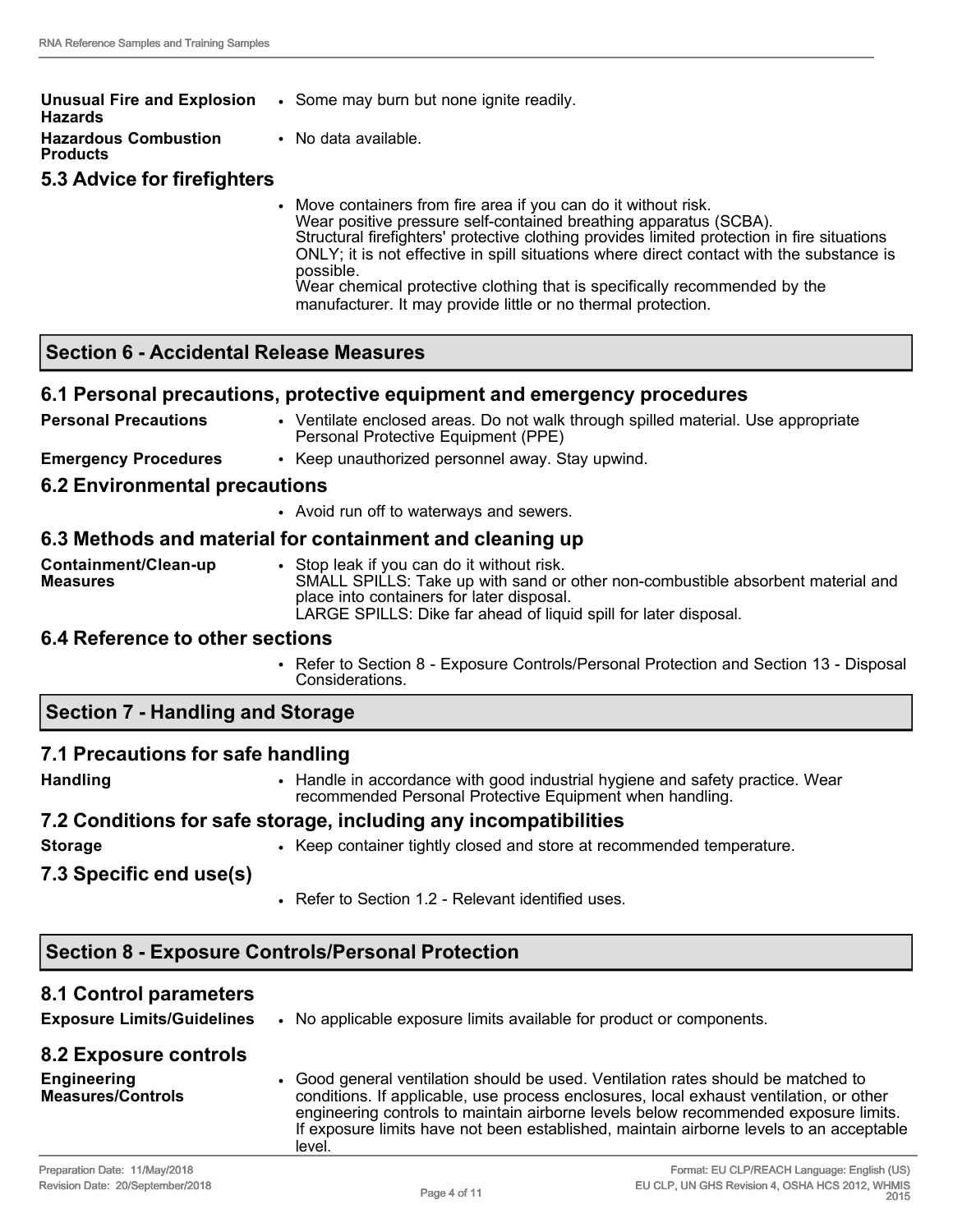#### **Personal Protective Equipment Respiratory • In case of insufficient ventilation, wear suitable respiratory equipment. Eye/Face** • **•** Wear protective eyewear (goggles, face shield, or safety glasses). **Skin/Body** • No protective clothing expected to be needed. **Environmental Exposure Controls** • Follow best practice for site management and disposal of waste.

# **Section 9 - Physical and Chemical Properties**

# **9.1 Information on Basic Physical and Chemical Properties**

| <b>Material Description</b>                      |              |                              |                            |  |
|--------------------------------------------------|--------------|------------------------------|----------------------------|--|
| Physical Form                                    | Liquid       | Appearance/Description       | Clear liquid with no odor. |  |
| Color                                            | Clear        | Odor                         | <b>Odorless</b>            |  |
| <b>Odor Threshold</b>                            | Data lacking |                              |                            |  |
| <b>General Properties</b>                        |              |                              |                            |  |
| <b>Boiling Point</b>                             | Data lacking | Melting Point/Freezing Point | Data lacking               |  |
| Decomposition Temperature                        | Data lacking | pH                           | 7                          |  |
| Specific Gravity/Relative Density                | Data lacking | <b>Water Solubility</b>      | Soluble 100 %              |  |
| Viscosity                                        | Data lacking | <b>Explosive Properties</b>  | Data lacking               |  |
| Oxidizing Properties:                            | Data lacking |                              |                            |  |
| <b>Volatility</b>                                |              |                              |                            |  |
| Vapor Pressure                                   | Data lacking | <b>Vapor Density</b>         | Data lacking               |  |
| <b>Evaporation Rate</b>                          | Data lacking |                              |                            |  |
| Flammability                                     |              |                              |                            |  |
| <b>Flash Point</b>                               | Data lacking | UEL                          | Data lacking               |  |
| LEL                                              | Data lacking | Autoignition                 | Data lacking               |  |
| Flammability (solid, gas)                        | Data lacking |                              |                            |  |
| <b>Environmental</b>                             |              |                              |                            |  |
| Octanol/Water Partition coefficient Data lacking |              |                              |                            |  |

# **9.2 Other Information**

• No additional physical and chemical parameters noted.

# **Section 10: Stability and Reactivity**

# **10.1 Reactivity**

• No dangerous reaction known under conditions of normal use.

# **10.2 Chemical stability**

• Stable

# **10.3 Possibility of hazardous reactions**

• Hazardous polymerization will not occur.

# **10.4 Conditions to avoid**

• No data available.

# **10.5 Incompatible materials**

• Strong oxidizing agents.

# **10.6 Hazardous decomposition products**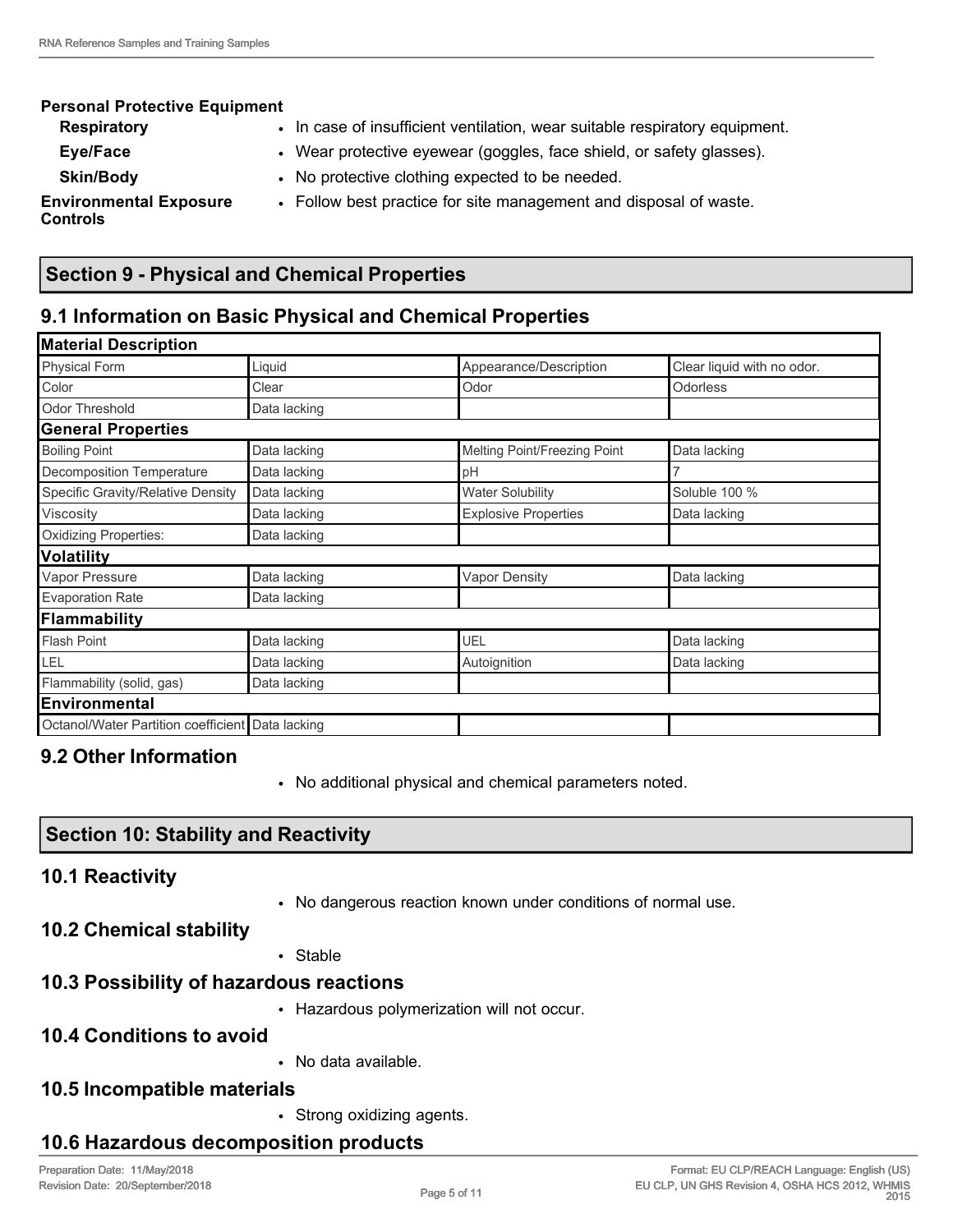• Thermal decomposition can lead to release of irritating and toxic gases and vapors. Carbon oxides.

# **Section 11 - Toxicological Information**

# **11.1 Information on toxicological effects**

|                            | <b>Components</b> |                                                                                                                                                                                                                                                                                                                                                                                                                                                                                                                                                                                                                                                                                                                                           |  |  |  |
|----------------------------|-------------------|-------------------------------------------------------------------------------------------------------------------------------------------------------------------------------------------------------------------------------------------------------------------------------------------------------------------------------------------------------------------------------------------------------------------------------------------------------------------------------------------------------------------------------------------------------------------------------------------------------------------------------------------------------------------------------------------------------------------------------------------|--|--|--|
| Component<br>$C \le 0.2\%$ | -1                | Acute Toxicity: Ingestion/Oral-Rat LD50 · >3000 mg/kg; Ingestion/Oral-Rat TDLo · 3000 mg/kg; Kidney, Ureter, and<br>Bladder: Urine volume increased;<br>77-86 Irritation: Skin-Rabbit • 25 % • Moderate irritation; Skin-Rabbit • 500 mg • Severe irritation;<br>Reproductive: Ingestion/Oral-Rat TDLo · 12000 mg/kg (14D pre-4D post); Reproductive Effects:Maternal Effects:Other<br>effects; Reproductive Effects: Effects on Fertility: Post-implantation mortality; Sense Organs and Special<br>Senses:Ear:Other                                                                                                                                                                                                                     |  |  |  |
| Component<br>$B \le 0.2\%$ | $60 - 00$<br>-4   | <b>Mutagen:</b> Micronucleus test • Ingestion/Oral-Mouse • 15 mg/kg;<br>Reproductive: Ingestion/Oral-Rat TDLo · 7632 mg/kg (7-14D preg); Reproductive Effects: Specific Developmental<br>Abnormalities: Eye, ear; Reproductive Effects: Specific Developmental Abnormalities: Craniofacial (including nose and<br>tongue); Reproductive Effects: Specific Developmental Abnormalities: Musculoskeletal system; Ingestion/Oral-Rat<br>TDLo • 7632 mg/kg (7-14D preg); Reproductive Effects: Specific Developmental Abnormalities: Cardiovascular<br>(circulatory) system; Reproductive Effects: Specific Developmental Abnormalities: Respiratory system; Reproductive<br>Effects: Specific Developmental Abnormalities: Urogenital system |  |  |  |
| Component<br>$A (< 0.2\%)$ | $9005 -$<br>64-5  | Irritation: Skin-Human • 15 mg 3 Day(s)-Intermittent • Mild irritation                                                                                                                                                                                                                                                                                                                                                                                                                                                                                                                                                                                                                                                                    |  |  |  |

| <b>GHS Properties</b>            | <b>Classification</b>                                                                                                       |
|----------------------------------|-----------------------------------------------------------------------------------------------------------------------------|
| <b>Acute toxicity</b>            | EU/CLP · Data lacking<br>UN GHS 4 . Data lacking<br>OSHA HCS 2012 . Data lacking<br>WHMIS 2015 . Data lacking               |
| <b>Skin corrosion/Irritation</b> | EU/CLP · Data lacking<br>UN GHS 4 . Data lacking<br>OSHA HCS 2012 . Data lacking<br>WHMIS 2015 • Data lacking               |
| Serious eye damage/Irritation    | EU/CLP . Data lacking<br><b>UN GHS 4 . Data lacking</b><br>OSHA HCS 2012 . Data lacking<br><b>WHMIS 2015 • Data lacking</b> |
| <b>Skin sensitization</b>        | EU/CLP · Data lacking<br>UN GHS 4 . Data lacking<br>OSHA HCS 2012 . Data lacking<br>WHMIS 2015 . Data lacking               |
| <b>Respiratory sensitization</b> | EU/CLP · Data lacking<br>UN GHS 4 . Data lacking<br>OSHA HCS 2012 . Data lacking<br>WHMIS 2015 • Data lacking               |
| <b>Aspiration Hazard</b>         | EU/CLP . Data lacking<br>UN GHS 4 . Data lacking<br>OSHA HCS 2012 . Data lacking<br>WHMIS 2015 . Data lacking               |
|                                  | EU/CLP · Data lacking                                                                                                       |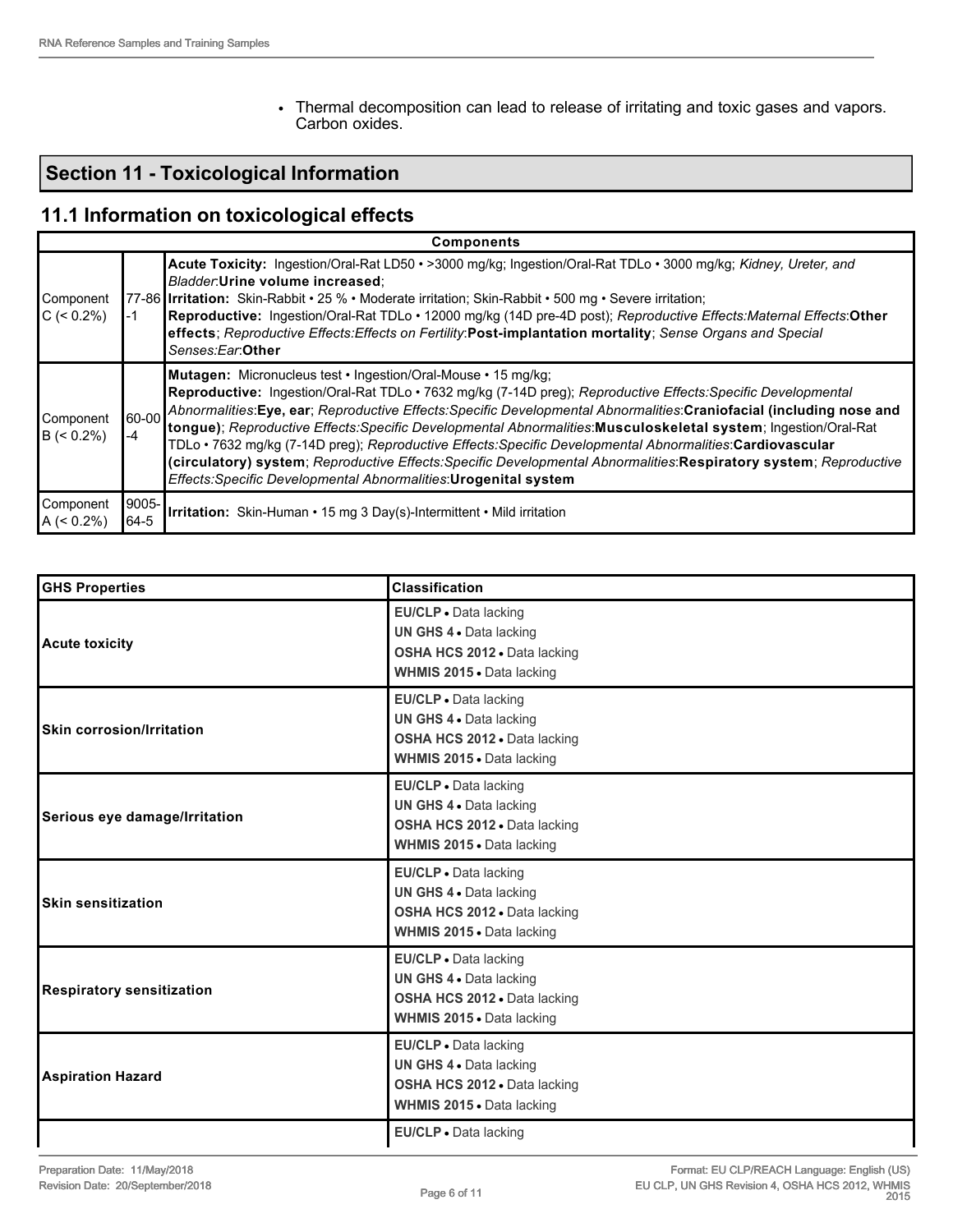| <b>Carcinogenicity</b>           | <b>UN GHS 4 • Data lacking</b><br>OSHA HCS 2012 . Data lacking<br>WHMIS 2015 . Data lacking                          |
|----------------------------------|----------------------------------------------------------------------------------------------------------------------|
| <b>Germ Cell Mutagenicity</b>    | EU/CLP . Data lacking<br>UN GHS 4 . Data lacking<br>OSHA HCS 2012 . Data lacking<br>WHMIS 2015 . Data lacking        |
| <b>Toxicity for Reproduction</b> | <b>EU/CLP</b> • Data lacking<br>UN GHS 4 . Data lacking<br>OSHA HCS 2012 . Data lacking<br>WHMIS 2015 . Data lacking |
| <b>STOT-SE</b>                   | EU/CLP . Data lacking<br>UN GHS 4 . Data lacking<br>OSHA HCS 2012 · Data lacking<br>WHMIS 2015 . Data lacking        |
| <b>STOT-RE</b>                   | EU/CLP . Data lacking<br>UN GHS 4 . Data lacking<br>OSHA HCS 2012 . Data lacking<br>WHMIS 2015 . Data lacking        |

## **Potential Health Effects**

| <b>Inhalation</b>        |                                                                   |
|--------------------------|-------------------------------------------------------------------|
| Acute (Immediate)        | • Under normal conditions of use, no health effects are expected. |
| <b>Chronic (Delayed)</b> | • No data available.                                              |
| <b>Skin</b>              |                                                                   |
| Acute (Immediate)        | • Under normal conditions of use, no health effects are expected. |
| <b>Chronic (Delayed)</b> | • No data available.                                              |
| Eye                      |                                                                   |
| Acute (Immediate)        | • Under normal conditions of use, no health effects are expected. |
| <b>Chronic (Delayed)</b> | • No data available.                                              |
| Ingestion                |                                                                   |
| Acute (Immediate)        | • Under normal conditions of use, no health effects are expected. |
| <b>Chronic (Delayed)</b> | • No data available.                                              |
|                          |                                                                   |
|                          |                                                                   |

# **Section 12 - Ecological Information**

## **12.1 Toxicity**

• Material data lacking.

# **12.2 Persistence and degradability**

• Material data lacking.

# **12.3 Bioaccumulative potential**

• Material data lacking.

# **12.4 Mobility in Soil**

• Material data lacking.

# **12.5 Results of PBT and vPvB assessment**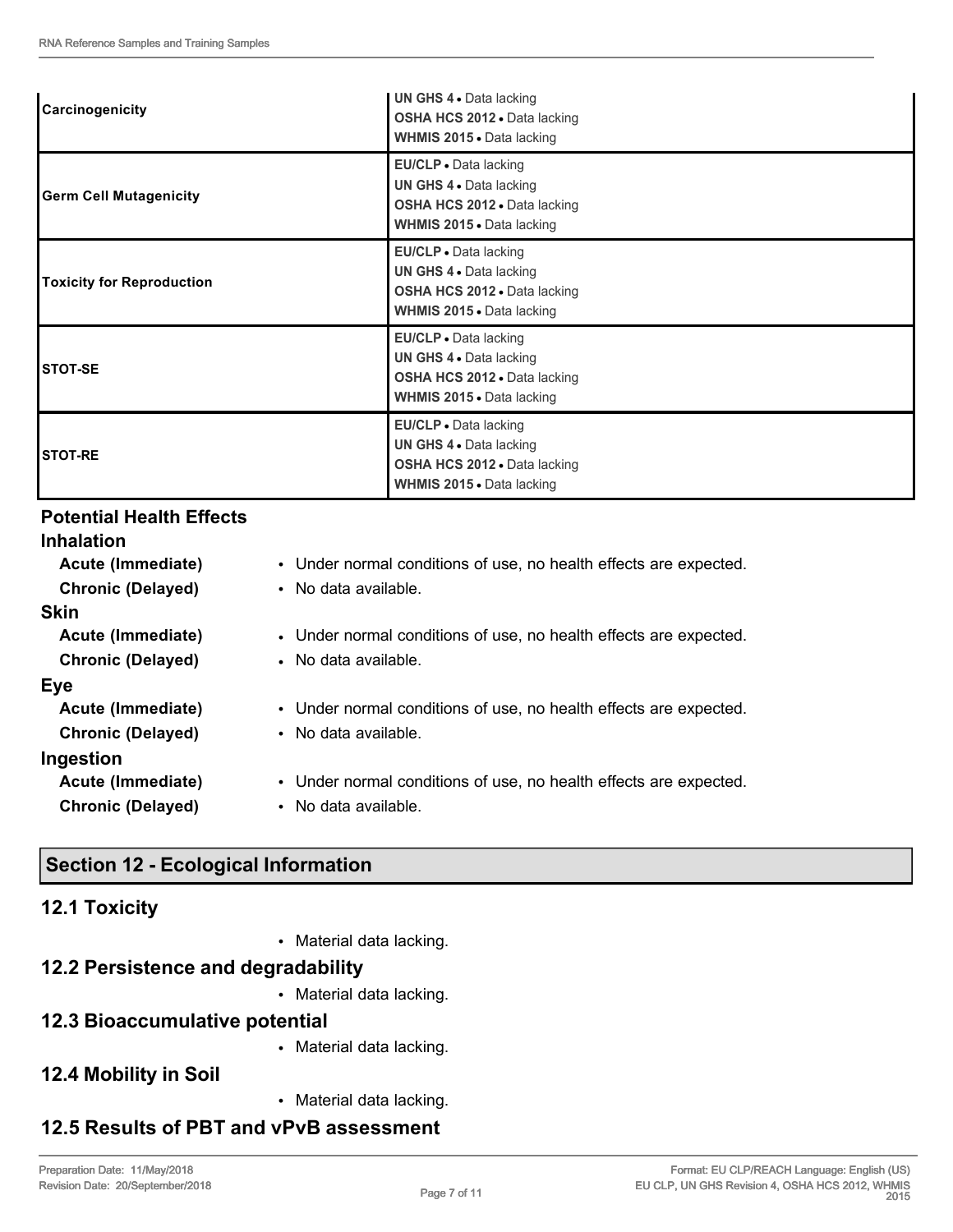• No PBT and vPvB assessment has been conducted.

#### **12.6 Other adverse effects**

• No studies have been found.

### **Section 13 - Disposal Considerations**

#### **13.1 Waste treatment methods**

- **Product waste** Dispose of content and/or container in accordance with local, regional, national, and/or international regulations.
- 
- **Packaging waste Dispose of content and/or container in accordance with local, regional, national, and/or** international regulations.

## **Section 14 - Transport Information**

|                  | <b>14.1 UN</b><br>number | 14.2 UN proper<br>shipping name | 14.3 Transport hazard<br>class(es) | 14.4 Packing<br>group | <b>14.5 Environmental</b><br>hazards |
|------------------|--------------------------|---------------------------------|------------------------------------|-----------------------|--------------------------------------|
| <b>DOT</b>       | Not Applicable           | Not Regulated                   | Not Applicable                     | Not Applicable        | <b>NDA</b>                           |
| <b>TDG</b>       | Not Applicable           | Not Regulated                   | Not Applicable                     | Not Applicable        | <b>NDA</b>                           |
| <b>IMO/IMDG</b>  | Not Applicable           | Not Regulated                   | Not Applicable                     | Not Applicable        | <b>NDA</b>                           |
| <b>IATA/ICAO</b> | Not Applicable           | Not Regulated                   | Not Applicable                     | Not Applicable        | <b>NDA</b>                           |

**14.6 Special precautions for**  • None specified. **user**

**14.7 Transport in bulk according to Annex II of** 

• Data lacking.

**Marpol and the IBC Code**

### **Section 15 - Regulatory Information**

## **15.1 Safety, health and environmental regulations/legislation specific for the substance or mixture**

| <b>State Right To Know</b> |            |           |           |           |
|----------------------------|------------|-----------|-----------|-----------|
| Component                  | <b>CAS</b> | <b>MA</b> | <b>NJ</b> | <b>PA</b> |
| Component C                | 77-86-1    | No        | No        | No        |
| Component B                | 60-00-4    | Yes       | Yes       | Yes       |
| Component A                | 9005-64-5  | No        | No        | No        |

| Inventory   |               |                   |                    |                  |                  |             |
|-------------|---------------|-------------------|--------------------|------------------|------------------|-------------|
| Component   | <b>CAS</b>    | <b>Canada DSL</b> | <b>Canada NDSL</b> | <b>EU EINECS</b> | <b>EU ELNICS</b> | <b>TSCA</b> |
| Component C | $77 - 86 - 1$ | <b>Yes</b>        | No                 | Yes              | No               | Yes         |
| Component B | 60-00-4       | Yes               | No                 | Yes              | No               | Yes         |
| Component A | 9005-64-5     | Yes               | No                 | No               | No               | Yes         |

## **Canada**

#### **Labor**

**Canada - WHMIS 1988 - Classifications of Substances**

• Component C 77-86-1 D2B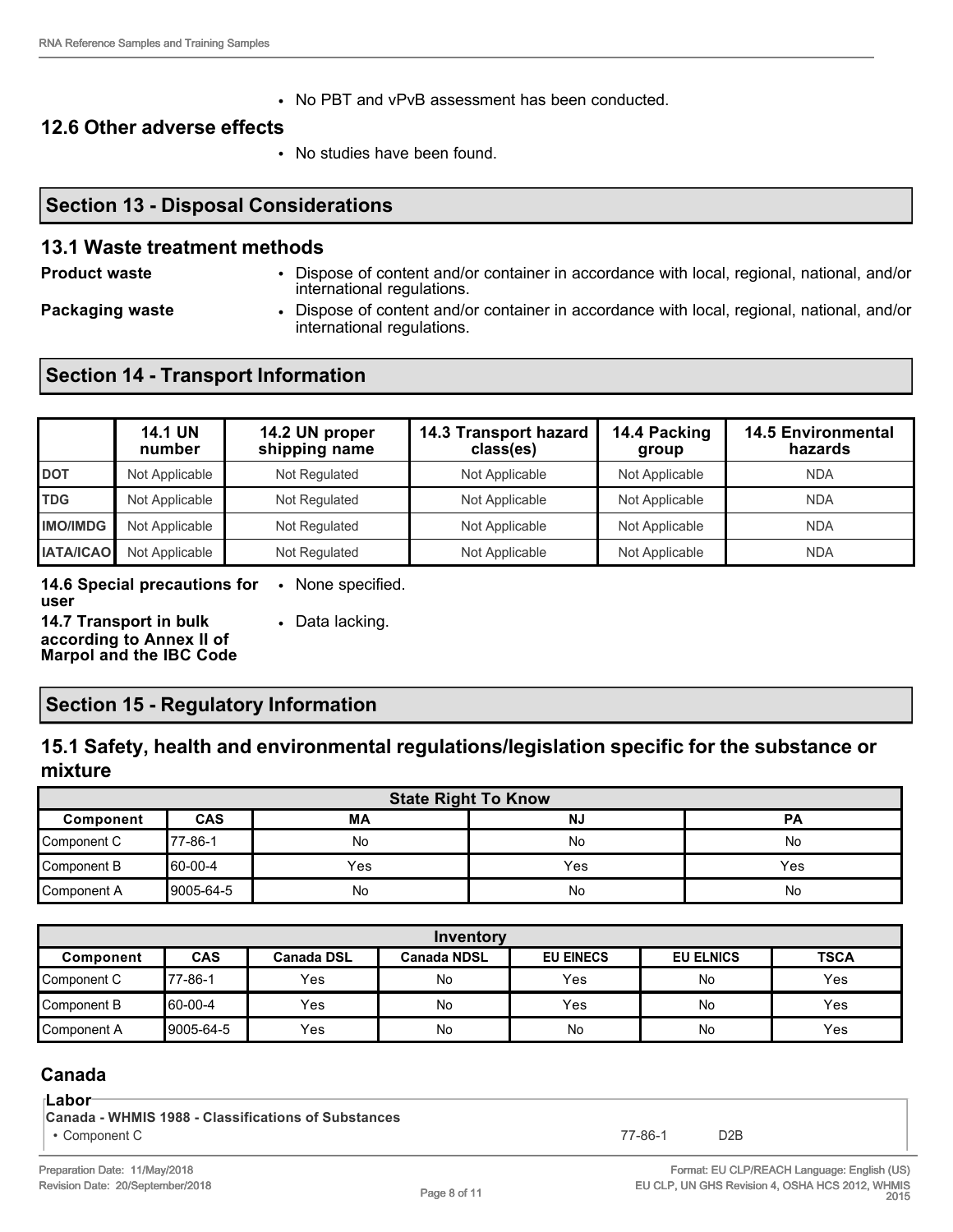| • Component A                                    | 9005-64-5                         | Uncontrolled product<br>according to WHMIS<br>classification criteria |  |
|--------------------------------------------------|-----------------------------------|-----------------------------------------------------------------------|--|
| • Component B                                    | 60-00-4                           | D <sub>2</sub> B                                                      |  |
| Canada - WHMIS 1988 - Ingredient Disclosure List |                                   |                                                                       |  |
| • Component C                                    | $77 - 86 - 1$                     | Not Listed                                                            |  |
| • Component A                                    | 9005-64-5                         | <b>Not Listed</b>                                                     |  |
| • Component B                                    | 60-00-4                           | Not Listed                                                            |  |
|                                                  |                                   |                                                                       |  |
| ⊦Environment                                     |                                   |                                                                       |  |
| <b>Canada - CEPA - Priority Substances List</b>  |                                   |                                                                       |  |
| • Component C                                    | $77 - 86 - 1$                     | Not Listed                                                            |  |
| Companied                                        | $\triangle ODE$ $\triangle A$ $E$ | $N_{\alpha+1}$ $A_{\alpha+2}$                                         |  |

| • Component A | 9005-64-5 | <b>Not Listed</b> |
|---------------|-----------|-------------------|
| • Component B | 60-00-4   | <b>Not Listed</b> |

### **United States**

| ⊦Labor                                                               |               |            |  |
|----------------------------------------------------------------------|---------------|------------|--|
| U.S. - OSHA - Process Safety Management - Highly Hazardous Chemicals |               |            |  |
| • Component C                                                        | 77-86-1       | Not Listed |  |
| • Component A                                                        | 9005-64-5     | Not Listed |  |
| • Component B                                                        | 60-00-4       | Not Listed |  |
| U.S. - OSHA - Specifically Regulated Chemicals                       |               |            |  |
| • Component C                                                        | $77 - 86 - 1$ | Not Listed |  |
| • Component A                                                        | 9005-64-5     | Not Listed |  |
| • Component B                                                        | 60-00-4       | Not Listed |  |
|                                                                      |               |            |  |

#### **Environment**

| U.S. - CAA (Clean Air Act) - 1990 Hazardous Air Pollutants                |               |                                              |
|---------------------------------------------------------------------------|---------------|----------------------------------------------|
| • Component C                                                             | $77 - 86 - 1$ | <b>Not Listed</b>                            |
| • Component A                                                             | 9005-64-5     | <b>Not Listed</b>                            |
| • Component B                                                             | 60-00-4       | <b>Not Listed</b>                            |
| U.S. - CERCLA/SARA - Hazardous Substances and their Reportable Quantities |               |                                              |
| • Component C                                                             | $77 - 86 - 1$ | Not Listed                                   |
| • Component A                                                             | 9005-64-5     | <b>Not Listed</b>                            |
| • Component B                                                             | 60-00-4       | 5000 lb final RQ; 2270 kg final<br><b>RQ</b> |
| U.S. - CERCLA/SARA - Radionuclides and Their Reportable Quantities        |               |                                              |
| • Component C                                                             | $77 - 86 - 1$ | Not Listed                                   |
| • Component A                                                             | 9005-64-5     | <b>Not Listed</b>                            |
| • Component B                                                             | 60-00-4       | <b>Not Listed</b>                            |
| U.S. - CERCLA/SARA - Section 302 Extremely Hazardous Substances EPCRA RQs |               |                                              |
| • Component C                                                             | $77 - 86 - 1$ | Not Listed                                   |
| • Component A                                                             | 9005-64-5     | <b>Not Listed</b>                            |
| • Component B                                                             | 60-00-4       | <b>Not Listed</b>                            |
| U.S. - CERCLA/SARA - Section 302 Extremely Hazardous Substances TPQs      |               |                                              |
| • Component C                                                             | $77 - 86 - 1$ | <b>Not Listed</b>                            |
| • Component A                                                             | 9005-64-5     | <b>Not Listed</b>                            |
| • Component B                                                             | 60-00-4       | <b>Not Listed</b>                            |

**I**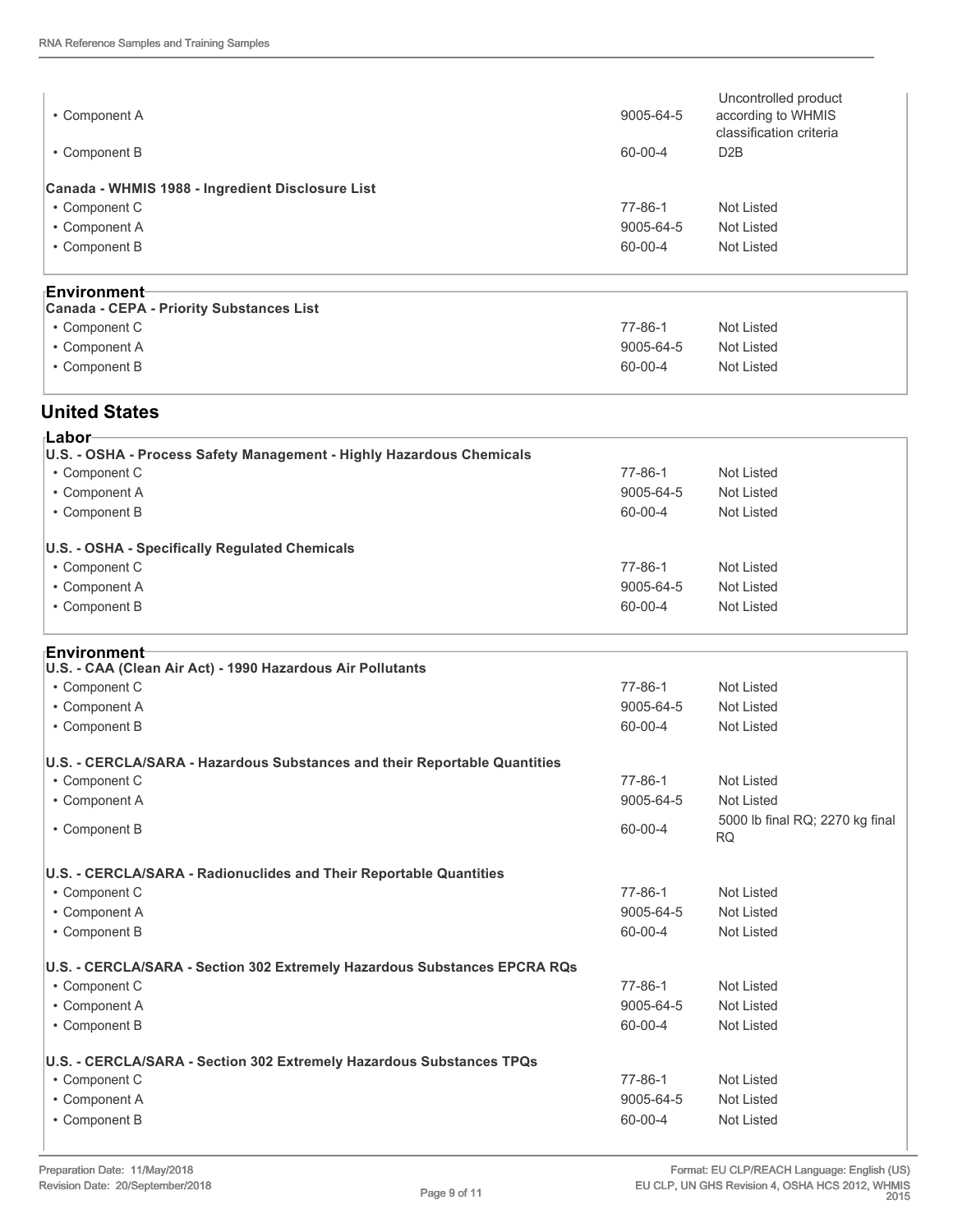| U.S. - CERCLA/SARA - Section 313 - Emission Reporting   |               |            |
|---------------------------------------------------------|---------------|------------|
| • Component C                                           | $77 - 86 - 1$ | Not Listed |
| • Component A                                           | 9005-64-5     | Not Listed |
| • Component B                                           | 60-00-4       | Not Listed |
| U.S. - CERCLA/SARA - Section 313 - PBT Chemical Listing |               |            |
| • Component C                                           | 77-86-1       | Not Listed |
| • Component A                                           | 9005-64-5     | Not Listed |
| • Component B                                           | 60-00-4       | Not Listed |
|                                                         |               |            |

#### **United States - California**

| <b>Environment</b> ⊤                                                      |               |                   |
|---------------------------------------------------------------------------|---------------|-------------------|
| U.S. - California - Proposition 65 - Carcinogens List                     |               |                   |
| • Component C                                                             | 77-86-1       | <b>Not Listed</b> |
| • Component A                                                             | 9005-64-5     | <b>Not Listed</b> |
| • Component B                                                             | 60-00-4       | <b>Not Listed</b> |
| U.S. - California - Proposition 65 - Developmental Toxicity               |               |                   |
| • Component C                                                             | $77 - 86 - 1$ | <b>Not Listed</b> |
| • Component A                                                             | 9005-64-5     | <b>Not Listed</b> |
| • Component B                                                             | 60-00-4       | <b>Not Listed</b> |
| U.S. - California - Proposition 65 - Maximum Allowable Dose Levels (MADL) |               |                   |
| • Component C                                                             | $77 - 86 - 1$ | <b>Not Listed</b> |
| • Component A                                                             | 9005-64-5     | <b>Not Listed</b> |
| • Component B                                                             | 60-00-4       | <b>Not Listed</b> |
| U.S. - California - Proposition 65 - No Significant Risk Levels (NSRL)    |               |                   |
| • Component C                                                             | 77-86-1       | <b>Not Listed</b> |
| • Component A                                                             | 9005-64-5     | <b>Not Listed</b> |
| • Component B                                                             | 60-00-4       | <b>Not Listed</b> |
| U.S. - California - Proposition 65 - Reproductive Toxicity - Female       |               |                   |
| • Component C                                                             | $77 - 86 - 1$ | <b>Not Listed</b> |
| • Component A                                                             | 9005-64-5     | <b>Not Listed</b> |
| • Component B                                                             | 60-00-4       | <b>Not Listed</b> |
| U.S. - California - Proposition 65 - Reproductive Toxicity - Male         |               |                   |
| • Component C                                                             | $77 - 86 - 1$ | <b>Not Listed</b> |
| • Component A                                                             | 9005-64-5     | <b>Not Listed</b> |
| • Component B                                                             | 60-00-4       | Not Listed        |
|                                                                           |               |                   |

## **15.2 Chemical Safety Assessment**

• No Chemical Safety Assessment has been carried out.

# **Section 16 - Other Information**

#### **Relevant Phrases (code & full text)**

|                         | • H315 - Causes skin irritation<br>H319 - Causes serious eye irritation |
|-------------------------|-------------------------------------------------------------------------|
| <b>Revision Date</b>    | $\cdot$ 20/September/2018                                               |
| <b>Preparation Date</b> | • 11/May/2018                                                           |